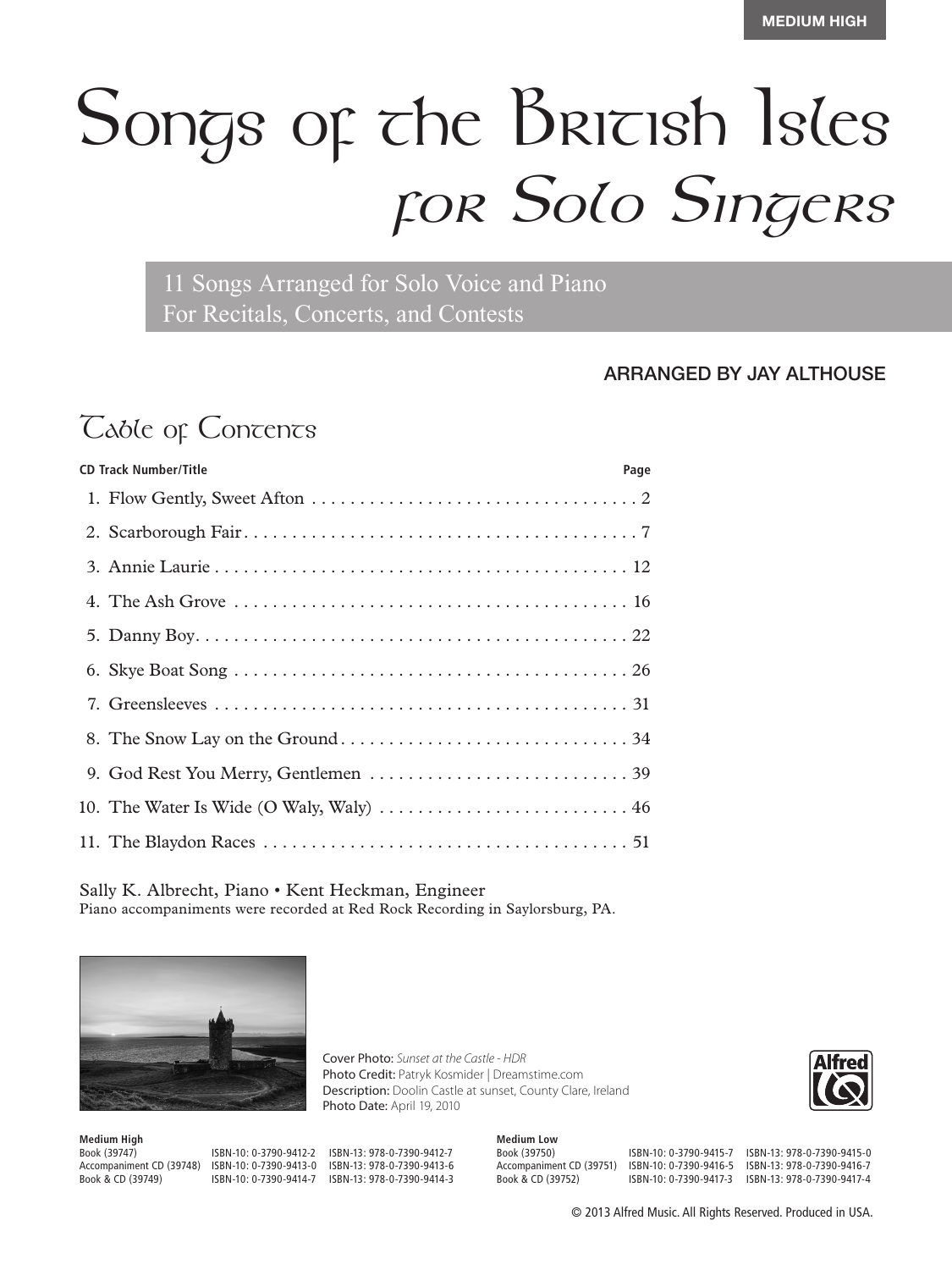### **1. FLOW GENTLY, SWEET AFTON**

*Arranged by* **JAY ALTHOUSE**

*Words by* **ROBERT BURNS (**1759-1796) *Music by* **JONATHAN E. SPILMAN** (1812-1846)



\* braes: hillsides

**Copyright © 2013 by Alfred Music Publishing Co., Inc. Copyright © 2013 by Alfred Music** All Rights Reserved. Produced in USA.